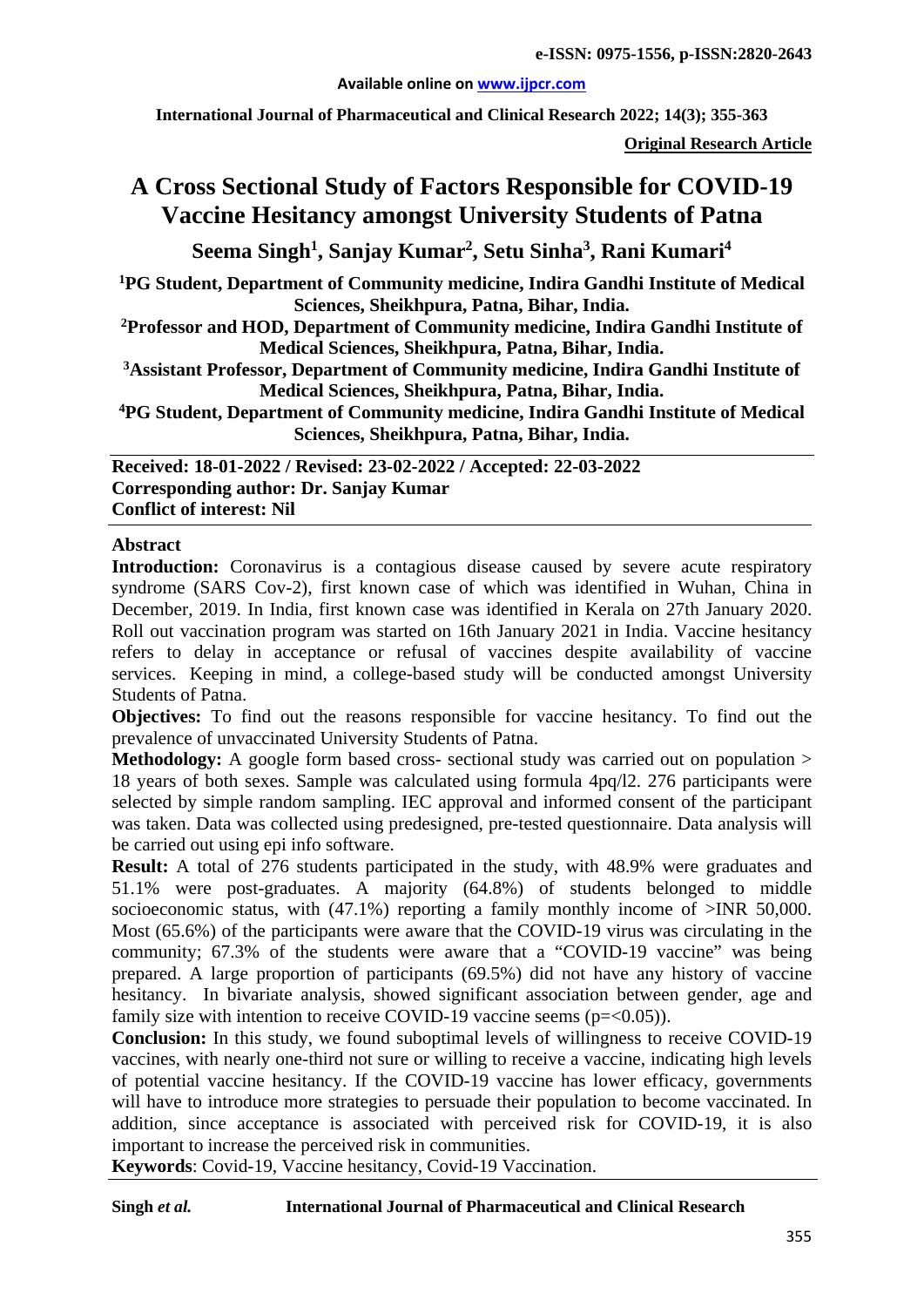This is an Open Access article that uses a fund-ing model which does not charge readers or their institutions for access and distributed under the terms of the Creative Commons Attribution License (http://creativecommons.org/licenses/by/4.0) and the Budapest Open Access Initiative (http://www.budapestopenaccessinitiative.org/read), which permit unrestricted use, distribution, and reproduction in any medium, provided original work is properly credited.

## **Introduction**

Coronavirus is a contagious disease caused by severe acute respiratory syndrome (SARS Cov-2), first known case of which was identified in Wuhan, China in December 2019. In India, first known Case was identified in Kerala on 27th January 2020. COVID-19 vaccine was developing to provide acquired immunity against this novel Coronavirus disease. Three types of vaccines have been developed to provide immunity against COVID-19 which are: Messenger RNA vaccines, Protein Subunit Vaccines and Viral Vector Vaccines. [1]

In India, we are having three approved vaccines which are: Covishield, Covaxin and Sputnik V. Vaccine hesitancy refers to delay in acceptance or refusal of vaccines despite availability of vaccine services. Our institute is a tertiary care center, is actively involved in this COVID-19 vaccination drive since day 1 of this roll out programme. [2]

Vaccine development began in several research centers and pharmaceutical companies as soon as SARS-CoV-2 was identified as the causative agent and the first genome sequence was published.

DNA-based vaccines, inactivated, live attenuated, sub-unit, and replicating viral vector-based vaccines are also being developed [3]. It is unclear how effective these vaccines will be. If the COVID-19 vaccine resembles an influenza vaccine, effectiveness could be 50% or lower [4]. People may have strong preferences for a vaccine to be highly effective, and a vaccine with a low effectiveness estimate could impact people's willingness to be vaccinated. It is also possible that individuals will perceive a pandemic vaccine to be less safe based on its newness or perceived lack of testing [5]. Safety perceptions could also influence vaccine acceptance [6].

Vaccine hesitancy was a significant issue even before the COVID-19 pandemic [7]. The WHO considered this phenomenon as one of the top ten threats in global health in 2019. The available evidence seems to show that the intention to get vaccinated against COVID-19 is lower among younger adults and young people [8]. Younger individuals may believe that COVID-19 poses a less serious threat to themselves than to other age groups [9]. To attain complete protection from the COVID-19 viruses, the vaccines need to be widely accepted by all subgroups of the populations, including youth [10].

Given that students could play an essential role in the global vaccination campaign by influencing the vaccination intentions of their families and communities, their perception and acceptance of COVID-19 vaccines, including factors associated with those intentions, need to be investigated. We aim to use the COVID-19 vaccine, and its associated factors to develop promising strategies in vaccine promotion concerning the current COVID-19 pandemic.

## **Aims and Objectives:**

To find out the reasons responsible for vaccine hesitancy.

To find out the prevalence of unvaccinated university students of Patna.

## **Materials and Methods:**

## **Study Design and Sample:**

A google form based cross-sectional study was conducted on population more than 18 years of age of both sex amongst university students of Patna, Bihar, India. Study period was 3 months. Sample was calculated using formula 4pq/l2. 276 participants were selected by simple random sampling. IEC approval and informed consent of the participant was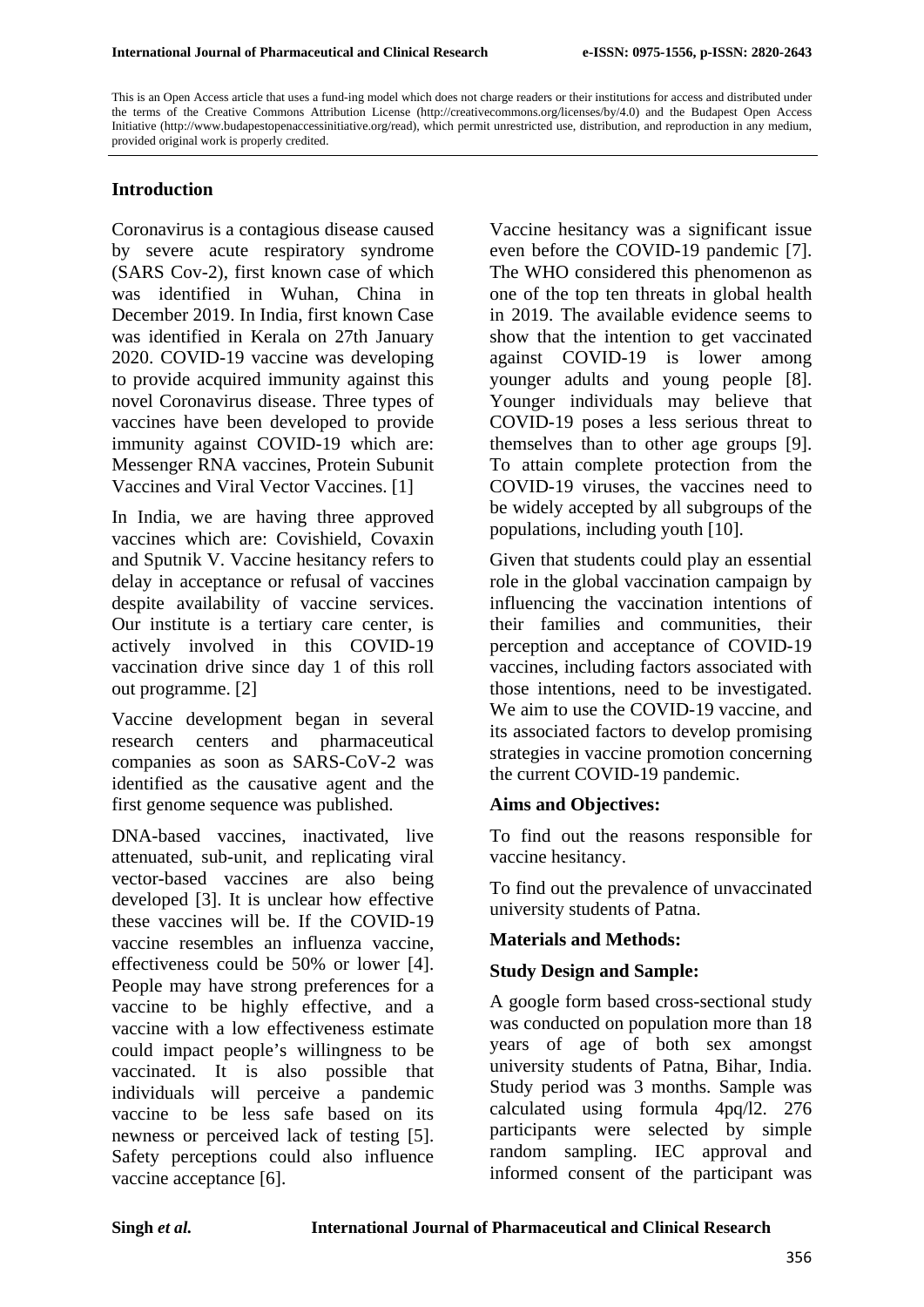taken. Data was collected using predesigned, pre-tested questionnaire. Sampling done is Simple Random Sampling.

#### **Inclusion criteria:**

- 1. Students >18yrs of age
- 2. Either sex
- 3. Willing to enroll as participants

#### **Exclusion criteria:**

1. Those who do not give their consent to participate.

#### **Sample size:**

$$
N = \frac{4pq}{l^2} \text{ (P = 40\%)}
$$
  
(1 = 10% of P)

Putting in the values, Sample size  $= 276$ (design Effect 2)

 $N=$  sample size

P= prevalence

 $Q = 1-p$ 

L=precision

#### **Statistical Analysis:**

Data analysis was carried out using epi info software.

Bivariate analysis was conducted between all variables with the dependent variable of interest. Multiple logistic regression analysis was conducted to examine the association between the students receiving the COVID-19 vaccine with their sociodemographic and vaccination behaviors. A  $p < 0.05$  was considered significant. Data werr cleaned, coded and entered into Epi Info v.7.0.2 and exported to SPSS V.24.0 for analysis.

## **Study Questionnaire:**

The questionnaire was informed by a literature review of similar studies [11, 12]. The survey assessed various domains, such as [13] previous immunization behaviors; [14] perception of vaccines; [15] current knowledge about COVID-19 and personal experiences about COVID-19; and [16] sociodemographic characteristics, including age, sex, marital status, educational status, family size and income, social status, religion, caste, and residence.

## **Results:**

A total of 276 students participated in the study, with 48.9% were graduates and 51.1% were post-graduates. A majority (64.8%) of students belonged to middle socioeconomic status, with (47.1%) reporting a family monthly income of >INR 50,000 (**Table- 1**). Most (65.6%) of the participants were aware that the COVID-19 virus was circulating in the community; 67.3% of the students were aware that a "COVID-19 vaccine" was being prepared. A large proportion of participants (69.5%) did not have any history of vaccine hesitancy (**Table- 2**). In bivariate analysis, showed significant association between gender, age and family size with intention to receive COVID-19 vaccine seems  $(p=<0.05)$ ). (**Table-3**). Knowledge about the development of the COVID-19 vaccine, risk perception, trust in the healthcare system, and trust in the domestic vaccine was found to be independently associated with vaccine intention among participants (**Table-4**).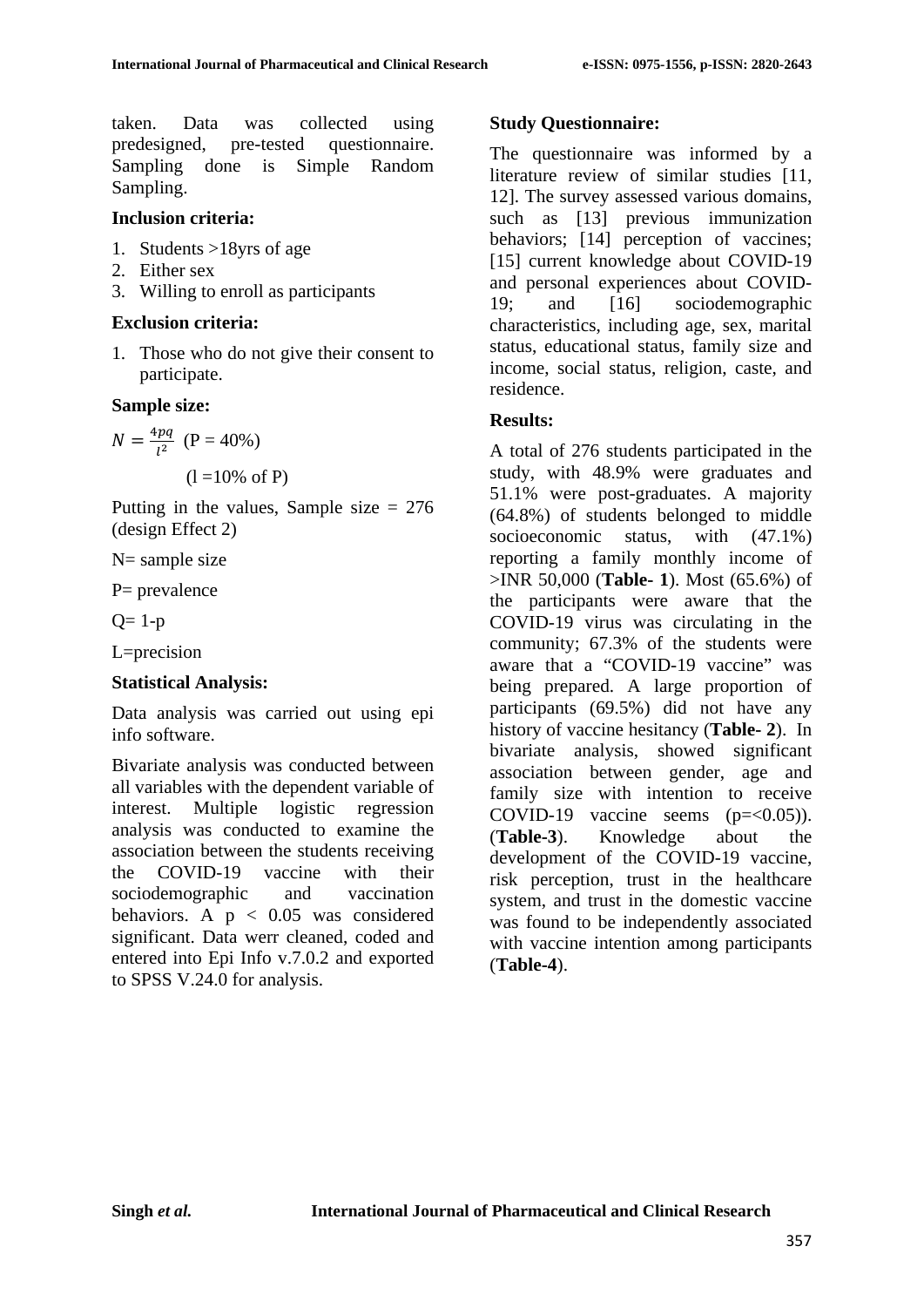| Age (in years)                  |             |
|---------------------------------|-------------|
| $18 - 20$                       | 144(52.2%)  |
| $\geq$ 21                       | 132 (47.8%) |
| Gender                          |             |
| Male                            | 104 (37.6%) |
| Female                          | 172 (62.3%) |
| Highest education               |             |
| Undergraduate                   | 135 (48.9%) |
| Postgraduate                    | 141 (51.1%) |
| Marital status                  |             |
| Married                         | 113 (40.9%) |
| Single                          | 163 (59.0%) |
| Family size                     |             |
| Five and below                  | 187 (67.7%) |
| Six and above                   | 89 (32.2%)  |
| Family income (INR/month        |             |
|                                 | $9(3.2\%)$  |
| below 10,000                    | 36 (13.0%)  |
| 11,000-20,000                   | 101 (36.5%) |
| 21,000-50,000                   | 130 (47.1%) |
| above 50,000                    |             |
| Social status in the community* | 43 (15.5%)  |
| Low                             | 179 (64.8%) |
| Medium                          | 54 (19.5%)  |
| High                            |             |
| Place of residence              | 115 (41.7%) |
| Urban                           | 161 (58.3%) |
| Rural                           |             |

**Table 1: Socio-demographic characteristics of the study participants (***N* **= 276).**

## **Table 2: Descriptive statistics on knowledge, risk perception, trust on the healthcare system, and perception toward domestic COVID-19 vaccine among the study participants**  $(N = 276)$ .

| Variables                                        | $n$ ( $\%$ ) |
|--------------------------------------------------|--------------|
| Exposed to COVID-19 cases                        |              |
| N <sub>o</sub>                                   | 170 (61.5%)  |
| Yes                                              | 106 (38.4%)  |
| Awareness about COVID-19                         |              |
| No/not sure                                      | 95 (34.4%)   |
| yes                                              | 181 (65.6)   |
| Awareness about development of COVID-19 vaccines |              |
| No/not sure                                      | 90 (32.6%)   |
| Yes                                              | 186 (67.3%)  |
| History of vaccine hesitancy                     |              |
| Yes                                              | 84 (30.4%)   |
| N <sub>o</sub>                                   | 192 (69.5%)  |
| Risk perception                                  |              |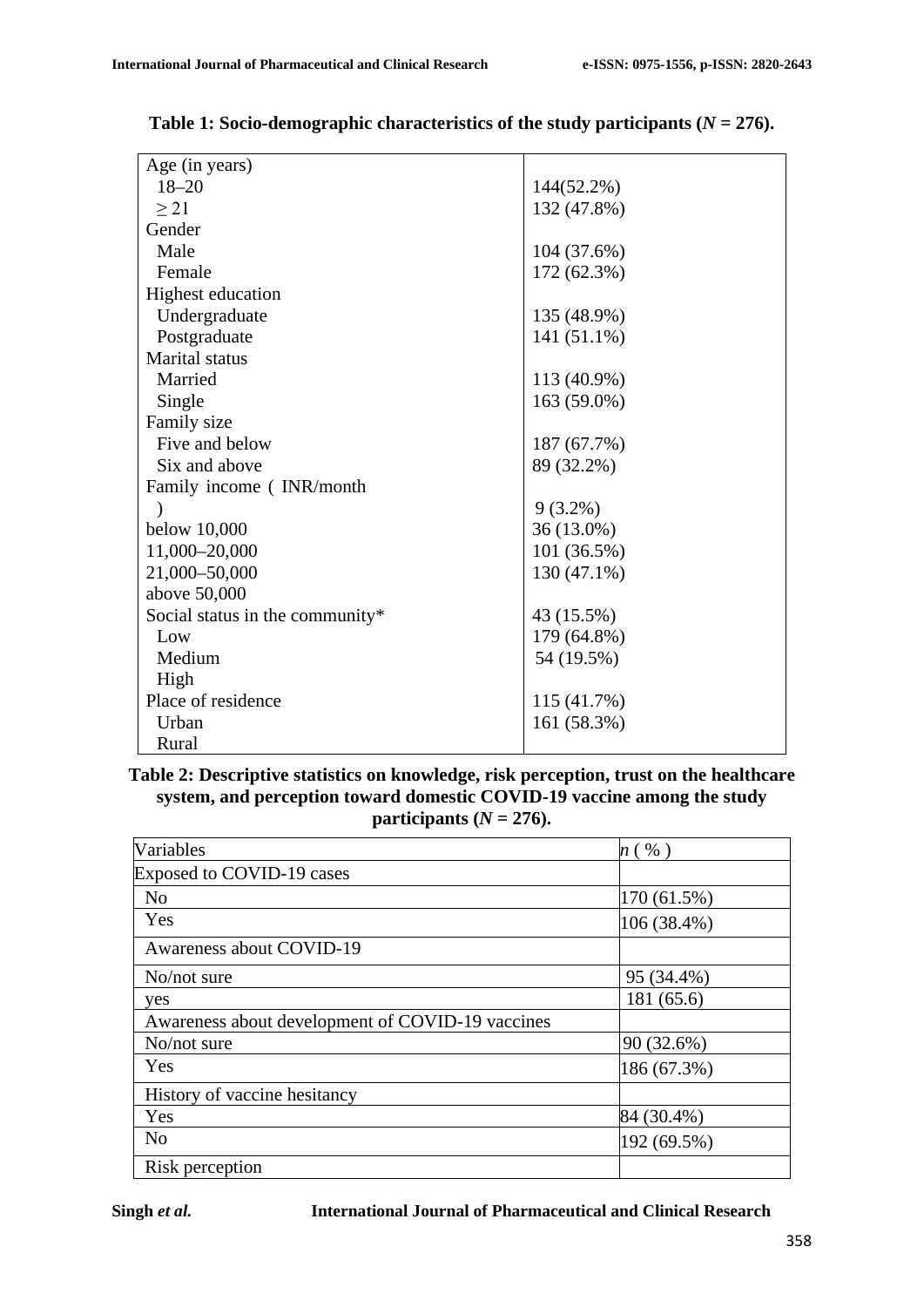| Yes                            | 99 (35.8%)    |
|--------------------------------|---------------|
| N <sub>o</sub>                 | $177(64.1\%)$ |
| Trust in the healthcare system |               |
| No                             | 118 (42.7%)   |
| Yes                            | 158 (57.2%)   |
| Trust in domestic vaccines     |               |
| N <sub>0</sub>                 | 97 (35.1%)    |
| Yes                            | 179 (64.8%)   |

| Table 3: Bivariate analysis between sociodemographics and intention to receive |  |
|--------------------------------------------------------------------------------|--|
| COVID-19 vaccines among the study participants ( $N = 276$ ).                  |  |

|                          | Intention to receive COVID-19 vaccines    |              |         |
|--------------------------|-------------------------------------------|--------------|---------|
| Variables                | No/not sure (n = $Y$ es (n = 159)<br>117) |              | P value |
| Age (in years)           |                                           |              |         |
| $18 - 20$                | 79 (67.5%)                                | 96 (60.4%)   | 0.05    |
| $\leq$ 20                | 38 (32.5%)                                | 63 (39.6%)   |         |
| Gender                   |                                           |              | 0.01    |
| Male                     | 56 (47.8%)                                | 61 (38.3%)   |         |
| Female                   | 61 (52.1%)                                | 98 (61.6%)   |         |
| Marital status           |                                           |              |         |
| Married                  | 40 (34.1%)                                | 78 (49.0%)   | 0.02    |
| Single                   | 77 (65.8%)                                | 81 (50.9%)   |         |
| <b>Highest education</b> |                                           |              |         |
| Undergraduate            | 67 (57.3%)                                | 71 (44.6%)   | 0.15    |
| Postgraduate             | 50 (42.7%)                                | 88 (55.3%)   |         |
|                          | Social status in the community            |              | 0.77    |
| Low                      | 12 (10.2%)                                | 22 (13.8%)   |         |
| Medium                   | 93 (79.4%)                                | 86 (54.8%)   |         |
| High                     | 12 (10.2%)                                | 51 (32.0%)   |         |
|                          | Family income (INR/month)                 |              |         |
| below<br>10,000          | 8 (13.08%)                                | $17(10.6\%)$ |         |
| $11,000-$<br>20,000      | $10(16.46\%)$                             | 33 (20.7%)   | 0.68    |
| 21000-<br>50,000         | 42 (32.07%) 41 (25.7%)                    |              |         |
| above 50000              | 57 (38.40%)                               | 60 (37.7%)   |         |
| <b>Family size</b>       |                                           |              |         |
| Five<br>and<br>below     | 80 (76.79%)                               | 99 (62.2%)   | 0.02    |
| Six and above            | 37 (23.21%)                               | 60 (37.7%)   |         |
| Place of residence       |                                           |              |         |
| Urban                    | 55 (48.52%)                               | 71 (44.6%)   | 0.76    |
| Rural                    | 62 (51.48%)                               | 88 (55.4%)   |         |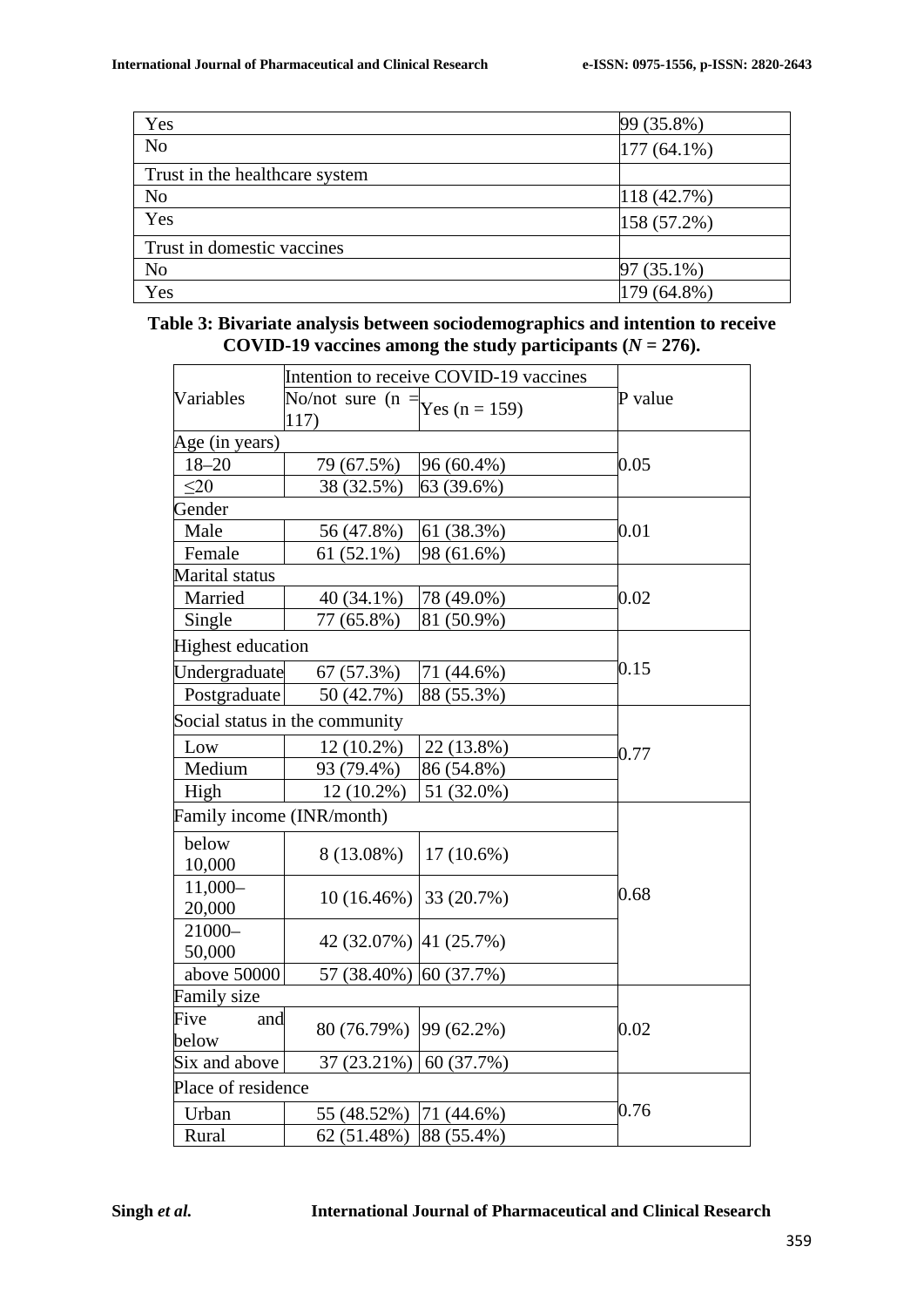| Variables                        | Intention to receive COVID-19 vaccines           |              | P value |  |
|----------------------------------|--------------------------------------------------|--------------|---------|--|
|                                  | No/not sure $(n=117)$<br>Yes $(n = 159)$         |              |         |  |
| <b>Exposed to COVID-19 cases</b> |                                                  |              |         |  |
| No                               | 173 (73.00%)                                     | 300 (71.77%) | 0.81    |  |
| Yes                              | 64 (27.00%)                                      | 118 (28.23%) |         |  |
| <b>Awareness about COVID-19</b>  |                                                  |              |         |  |
| No/Not sure                      | 20 (8.44%)                                       | 23 (5.50%)   | 0.1     |  |
| Yes                              | 217 (91.56%)                                     | 395 (94.50%) |         |  |
|                                  | Awareness about development of COVID-19 vaccines |              |         |  |
| No/Not sure                      | 36 (15.19%)                                      | 34 (8.13%)   | 0.1     |  |
| Yes                              | 201 (84.81%)                                     | 384 (91.87%) |         |  |
|                                  | History of vaccine hesitancy                     |              |         |  |
| No                               | 36 (15.19%)                                      | 76 (18.18%)  | 0.3     |  |
| Yes                              | 201 (84.81%)                                     | 342 (81.82%) |         |  |
| Risk perception                  |                                                  |              |         |  |
| No                               | 92 (38.82%)                                      | 127 (30.38%) | 0.2     |  |
| Yes                              | 145 (61.18%)                                     | 291 (69.62%) |         |  |
| Trust in the healthcare system   |                                                  |              |         |  |
| No                               | 131 (55.27%)                                     | 101 (24.16%) | 0.0     |  |
| Yes                              | 106 (44.73%)                                     | 317 (75.84%) |         |  |
| Trust in domestic vaccines       |                                                  |              |         |  |
| No                               | 126 (53.16%)                                     | 162 (38.76%) | $0.0\,$ |  |
| Yes                              | 111 (46.84%)                                     | 256 (61.24%) |         |  |

**Table 4: Bivariate analysis between vaccine behaviour, risk perception, and intention to receive COVID-19 vaccines among the study participants (** $N = 276$ **).** 

#### **Discussion:**

Studies on COVID-19 in India have described the effect of COVID-19 on medical education [17], the relationship between COVID-19 and the suicidal tendency among healthcare professionals and students [18, 19] and COVID-19 related anxiety among students [20, 21]. However, none have reported uptake of COVID-19 vaccine among students,

especially those in the healthcare sector. This study is one of the first studies that examined the willingness of hypothetical vaccine for COVID-19 among students of Patna, Bihar, India.

Univariate variation among demographically defined groups was least among those with lower education and income levels. Future vaccine communication strategies should consider the level of health, scientific and general literacy in subpopulations, identify locally trusted sources of information [22] and go beyond simply pronouncing those vaccines are safe and effective. Strategies to build vaccine literacy and acceptance should directly address community-specific concerns or misconceptions, address historic issues breeding distrust and be sensitive to religious or philosophical Beliefs [23]. Researchers have identified promising interventions for building confidence and reducing vaccine hesitancy in different contexts [24, 25], but translating this evidence into large-scale vaccination campaigns will require particular awareness of and attention to existing public perceptions and felt needs.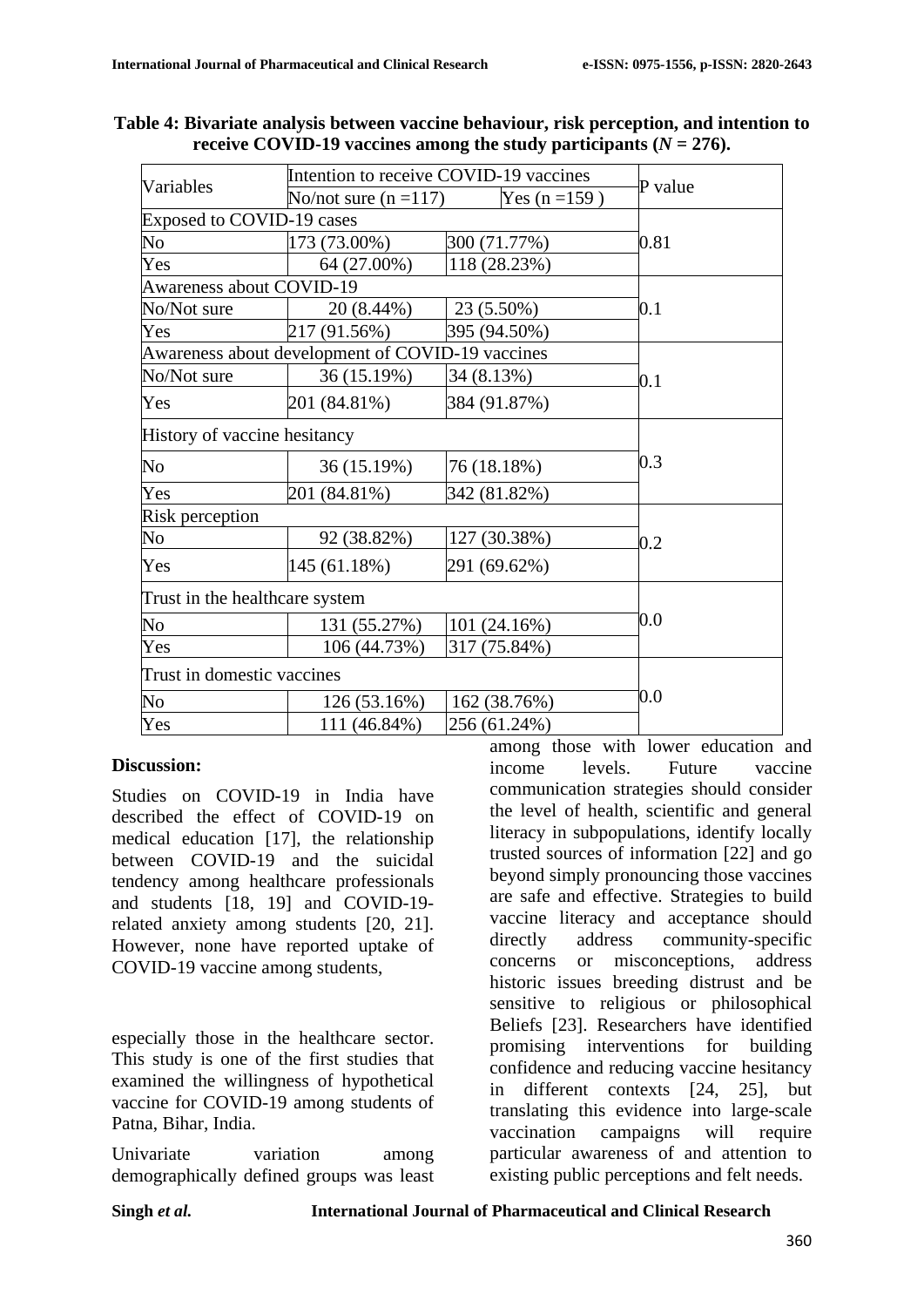Most of the surveys about vaccine acceptance and hesitancy were distributed before vaccines were approved and therefore reflect intent to get a vaccine once it became available.

A systematic review of 126 studies published between January and October of 2020, found regional acceptance in the U.S. ranging from 38% in the northeast to 49% in the west [26]. The authors noted that, of the many demographic variables across the studies, a college education seemed to create the largest differences in vaccine intention (42% for those without a college education, 62% for those with a college education, and 75% among postgraduates). These estimates were similar to our findings in unvaccinated students; undergraduates were less eager (48%) than master's (66.7%) and doctoral/postdoctoral students (77.2%) to receive the vaccine. Although overall vaccine acceptance was higher among students in our study, there were similarities for age, sex, residence, and race ethnicity groups.

Vaccine acceptability surveys among students have been more prevalent in other countries, where acceptance is variable. For example, in a study of students in Saudi Arabia (n = 407), 49% had either received or were registered to receive the vaccine, and 90% of unvaccinated and unregistered students were eager to receive the vaccine [27].

Studies have shown that adverse events and poor vaccine efficacy could be possible reasons for vaccination hesitancy among medical students [28]. Students are considered as trusted influencers and ambassadors for vaccine promotion [29]. Vaccine hesitancy among students, especially those in the healthcare sector, and other priority groups has potentially negative consequences to themselves and may influence vaccine acceptance among the general population [30,31].

In this study, we found suboptimal levels of willingness to receive COVID-19 vaccines, with nearly one-third not sure or willing to receive a vaccine, indicating high levels of potential vaccine hesitancy. If the

COVID-19 vaccine has lower efficacy, governments will have to introduce more strategies to persuade their population to become vaccinated. In addition, since acceptance is associated with perceived risk for COVID-19, it is also important to increase the perceived risk in communities.

# **References:**

- 1. World Health Organization. Novel coronavirus-China. 2020. Available at: https://www.who.int/csr/don/12-januar y-2020-novel-coronavirus-china/en/.
- 2. World Health Organization 2020. Rolling Updates on Coronavirus Disease (COVID-19). Available at: https://www.who.int/emergencies/dise ases/novel-coronavirus-2019/eventsas- th ey-happen.
- 3. Lurie N, Saville M, Hatchett R, Halton J. Developing Covid-19 vaccines at pandemic speed. N Engl J Med. 2020: 382:1969– 73.
- 4. CDC: Innluenza Past Seasons Vaccine Effectiveness Estimates. (2020). Available online at: [https://www.cdc.gov/flu/vaccines](https://www.cdc.gov/flu/vaccines-work/past-seasonsestimates)[work/past-seasonsestimates.](https://www.cdc.gov/flu/vaccines-work/past-seasonsestimates) html
- 5. Sun X, Wagner AL, Ji J, Huang Z, Zikmund-Fisher BJ, Boulton ML, et al. A conjoint analysis of stated vaccine preferences in Shanghai, China. Vaccine. 2020:38:1520–5.
- 6. Wagner AL, Boulton ML, Sun X, Mukherjee B, Huang Z, Harmsen IA, et al. Perceptions of measles, pneumonia, and meningitis vaccines among caregivers in Shanghai, China, and the health belief model: a crosssectional study. BMC Pediatr. 2017:17:143.
- 7. Dubé E, Vivion M, MacDonald NE. Vaccine hesitancy, vaccine refusal and

# **Conclusion:**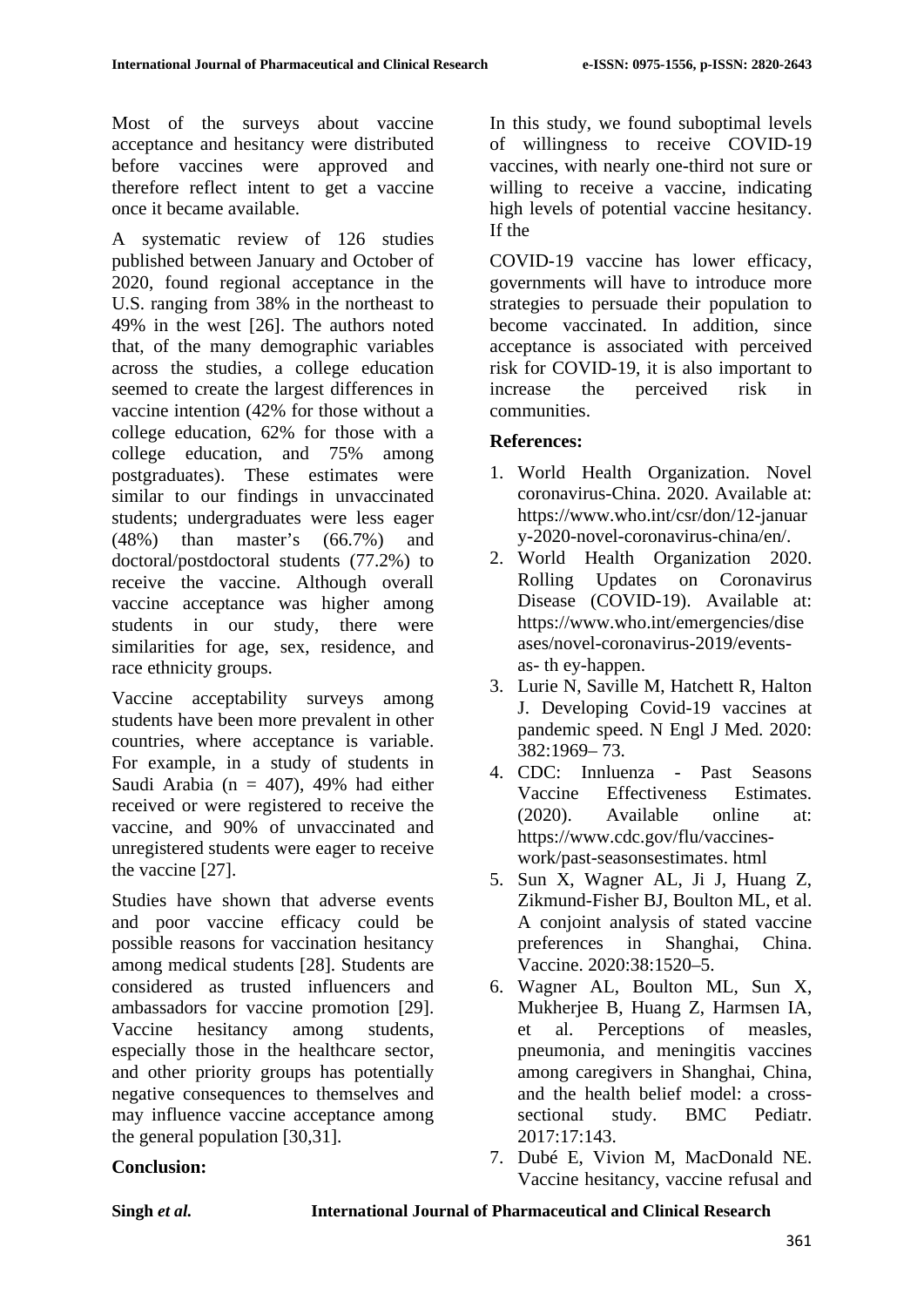the anti-vaccine movement: influence, impact and implications. Expert Rev Vaccines. 2015: 14:99–117.

- 8. Barnard M, George P, Perryman ML, Wolff LA. Human papillomavirus (HPV) vaccine knowledge, attitudes, and uptake in college students: Implications from the Precaution Adoption Process Model. PLoS ONE. 2017:12: e0182266.
- 9. Wise T, Zbozinek TD, Michelini G, Hagan CC, Mobbs D. Changes in risk perception and self-reported protective behaviour during the first week of the COVID-19 pandemic in the United States. R Soc Open Sci. 2020:7:200742.
- 10. Schaffer DeRoo S, Pudalov NJ, Fu LY. Planning for a COVID-19 vaccination program. JAMA. 2020: 323:2458.
- 11. Karafillakis E, Dinca I, Apfel F, Cecconi S, Wurz A, Takacs J, et al. Vaccine hesitancy among healthcare workers in Europe: a qualitative study. Vaccine. 2016: 34:5013–20.
- 12. Roberts JR, Thompson D, Rogacki B, Hale JJ, Jacobson RM, Opel DJ, et al. Vaccine hesitancy among parents of adolescents and its association with vaccine uptake. Vaccine. 2015:33:1748– 55.
- 13. Crayne MP. The traumatic impact of job loss and job search in the aftermath of COVID-19. Psychol Trauma. 2020: 12: S180–2.
- 14. Ghosh A, Nundy S, Mallick TK. How India is dealing with COVID-19 pandemic. Sensors Int. 2020: 1:100021.
- 15. Zhou P, Yang XL, Wang XG, Hu B, Zhang L, Zhang W, et al. A pneumonia outbreak associated with a new coronavirus of probable bat origin. Nature. 2020:579:270–3.
- 16. Kecojevic A, Basch CH, Sullivan M, Chen YT, Davi NK. COVID-Vaccination and intention to vaccinate among a sample of college students in

New Jersey. J Community Health. 2021:46:1059–68.

- 17. Gupta S, Dabas A, Swarnim S, Mishra D. Medical education during COVID-19 associated lockdown: Faculty and students' perspective. Med J Armed Forces India. 2021:77(Suppl. 1):S79– 84.
- 18. Jahan I, Ullah I, Griffiths MD, Mamun MA. COVID-19 suicide and its causative factors among the healthcare professionals: Case study evidence from press reports. Perspect Psychiatr Care. 2021:57:1707
- 19. Lathabhavan R, Griffiths M. First case of student suicide in India due to the COVID-19 education crisis: a brief report and preventive measures. Asian J Psychiatr. 2020:53:102202.
- 20. Kochuvilayil T, Fernandez RS, Moxham LJ, Lord H, Alomari A, Hunt L, et al. COVID-19: Knowledge, anxiety, academic concerns and preventative behaviours among Australian and Indian undergraduate nursing students: a cross-sectional study. J Clin Nurs. 2021:30:882891.
- 21. Hazarika M, Das S, Bhandari SS, Sharma P. The psychological impact of the COVID-19 pandemic and associated risk factors during the initial stage among the general population in India. Open J Psychiatry Allied Sci. 2021: 12:31–5.
- 22. Larson, H. J. et al. Measuring trust in vaccination: a systematic review.Hum. Vaccines Immunother. 2018:(14)1599– 1609.
- 23. Biasio, L. R. Vaccine hesitancy and health literacy. Hum. Vaccines Immunother. 2017:13, 701–702.
- 24. Thomson, A., Vallée-Tourangeau, G. & Suggs, L. S. Strategies to increase vaccine acceptance and uptake: from behavioral insights to context-specific, culturally-appropriate, evidence-based communications and interventions. Vaccine 2018:36, 6457–6458.
- 25. European Centre for Disease Prevention and Control. Catalogue of